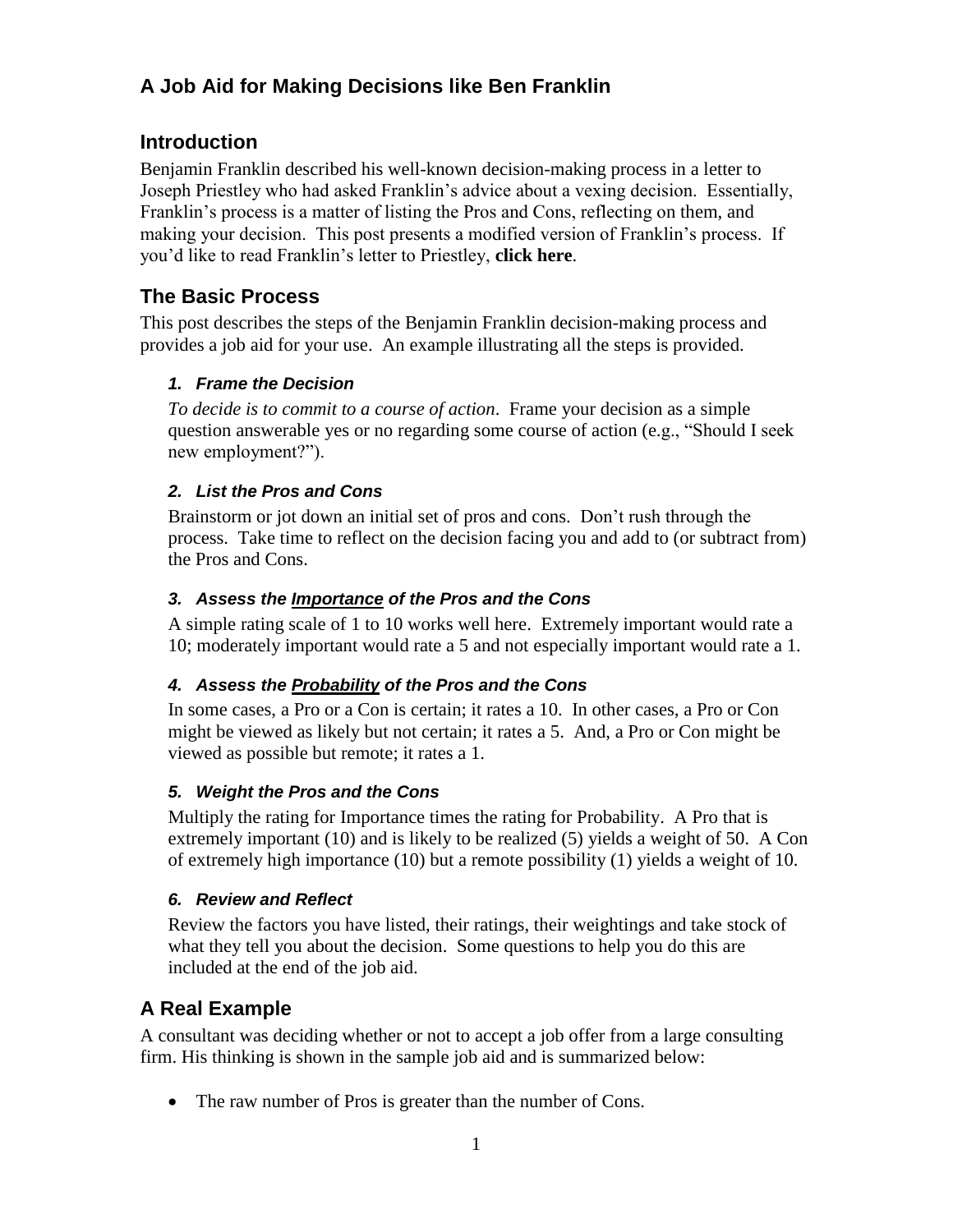## **A Job Aid for Making Decisions like Ben Franklin**

- There is a noticeable difference in the total of the ratings for importance: 63 for the Pros and 52 for the Cons. There is a pronounced difference between the probabilities: 95 for the Pros and 57 for the Cons. The total of the weighted factors for the Pros (599) significantly outweighs that for the Cons (365).
- The major Pros are tied to pay and benefits.
- The major Cons are associated with moving (i.e., relocating, occasional trips back home and disrupting current life style).
- The most significant Con (i.e., not being able to do the work) has a low probability.
- The basic trade-off, then, is between some highly probable, fairly important Pros against some less important and much less probable Cons.

There were no clear-cut, overriding factors, making the decision more difficult than would otherwise have been the case.

This was far from a "no-brainer" decision but the balance was clearly tilted in favor of taking the position and that is what the consultant decided to do.

A blank job aid which you may reproduce and use for your own decision-making purposes can be found by **clicking here**.